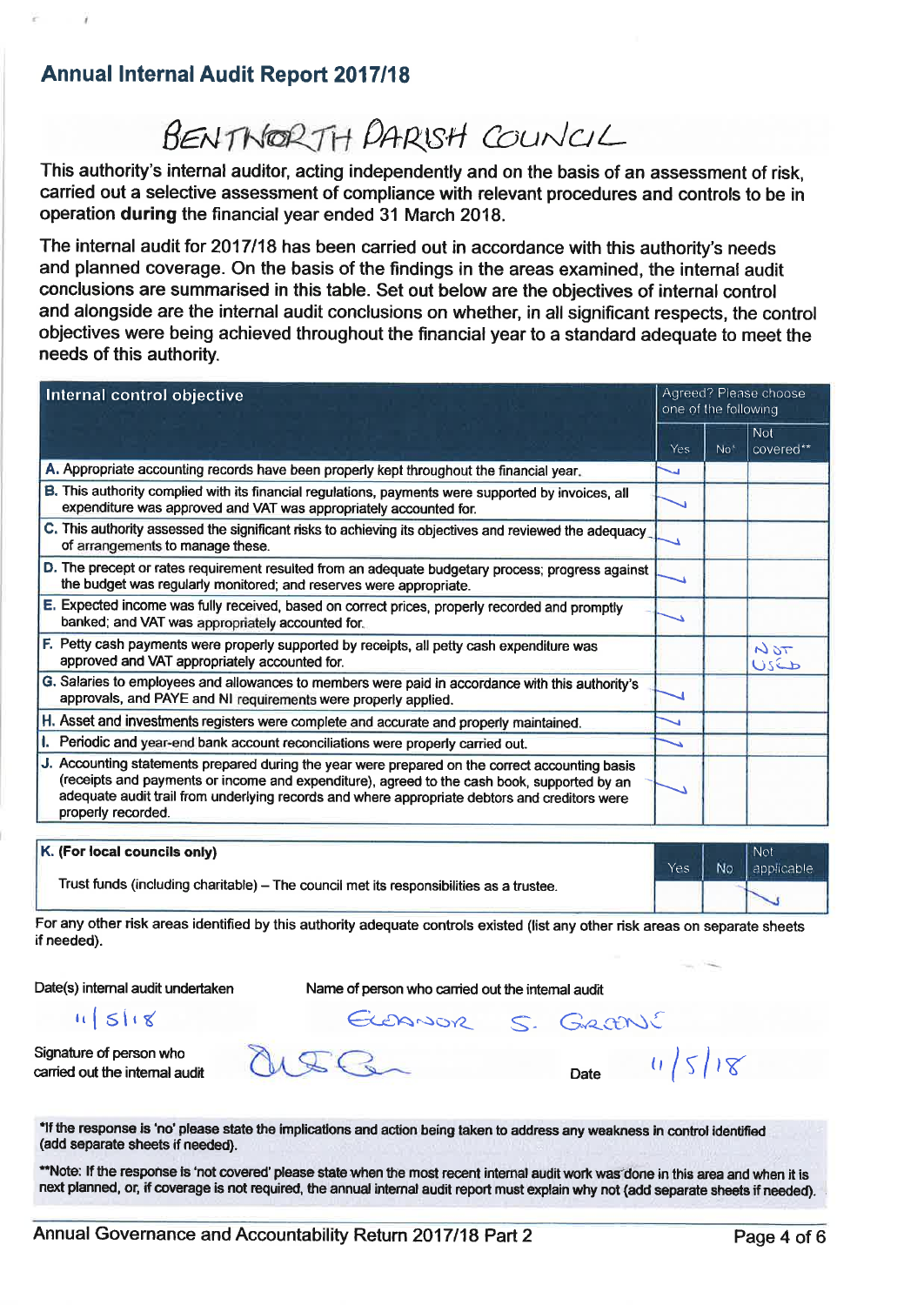#### Section 1 - Annual Governance Statement 2017/18

We acknowledge as the members of:

BENTWORTH PARISH COUNCIL

our responsibility for ensuring that there is a sound system of internal control, including arrangements for the preparation of the Accounting Statements. We confirm, to the best of our knowledge and belief, with respect to the Accounting Statements for the year ended 31 March 2018, that:

| Agreed                                                                                                                                                                                                                                                                                                         |      |           |                                                                                                                                                                                               |  |  |
|----------------------------------------------------------------------------------------------------------------------------------------------------------------------------------------------------------------------------------------------------------------------------------------------------------------|------|-----------|-----------------------------------------------------------------------------------------------------------------------------------------------------------------------------------------------|--|--|
|                                                                                                                                                                                                                                                                                                                | Yes. | <b>No</b> | Yes' means that this authority:                                                                                                                                                               |  |  |
| 1. We have put in place arrangements for effective financial<br>management during the year, and for the preparation of<br>the accounting statements.                                                                                                                                                           |      |           | prepared its accounting statements in accordance<br>with the Accounts and Audit Regulations.                                                                                                  |  |  |
| 2. We maintained an adequate system of internal control<br>including measures designed to prevent and detect fraud<br>and corruption and reviewed its effectiveness.                                                                                                                                           |      |           | made proper arrangements and accepted responsibility<br>for safeguarding the public money and resources in<br>its charge.                                                                     |  |  |
| 3. We took all reasonable steps to assure ourselves<br>that there are no matters of actual or potential<br>non-compliance with laws, regulations and Proper<br>Practices that could have a significant financial effect<br>on the ability of this authority to conduct its<br>business or manage its finances. |      |           | has only done what it has the legal power to do and has<br>complied with Proper Practices in doing so.                                                                                        |  |  |
| 4. We provided proper opportunity during the year for<br>the exercise of electors' rights in accordance with the<br>requirements of the Accounts and Audit Regulations.                                                                                                                                        |      |           | during the year gave all persons interested the opportunity to<br>inspect and ask questions about this authority's accounts.                                                                  |  |  |
| 5. We carried out an assessment of the risks facing this<br>authority and took appropriate steps to manage those<br>risks, including the introduction of internal controls and/or<br>external insurance cover where required.                                                                                  |      |           | considered and documented the financial and other risks it<br>faces and dealt with them properly.                                                                                             |  |  |
| 6. We maintained throughout the year an adequate and<br>effective system of internal audit of the accounting<br>records and control systems.                                                                                                                                                                   |      |           | arranged for a competent person, independent of the financial<br>controls and procedures, to give an objective view on whether<br>internal controls meet the needs of this smaller authority. |  |  |
| 7. We took appropriate action on all matters raised<br>in reports from internal and external audit.                                                                                                                                                                                                            |      |           | responded to matters brought to its attention by internal and<br>external audit.                                                                                                              |  |  |
| 8. We considered whether any litigation, liabilities or<br>commitments, events or transactions, occurring either<br>during or after the year-end, have a financial impact on<br>this authority and, where appropriate, have included them<br>in the accounting statements.                                     |      |           | disclosed everything it should have about its business activity<br>during the year including events taking place after the year<br>end if relevant.                                           |  |  |
| 9. (For local councils only) Trust funds including<br>charitable. In our capacity as the sole managing<br>trustee we discharged our accountability<br>responsibilities for the fund(s)/assets, including<br>financial reporting and, if required, independent<br>examination or audit.                         | Yes  | <b>No</b> | N/A<br>has met all of its responsibilities where it is a sole<br>managing trustee of a local trust or trusts.                                                                                 |  |  |

This Annual Governance Statement is approved by this authority and recorded as minute reference:

Signed by the Chairman and Clerk of the meeting where approval is given:

 $26:55(E)$ 05/06/2018

dated

Vanisatala

**Clerk** 

Chairman